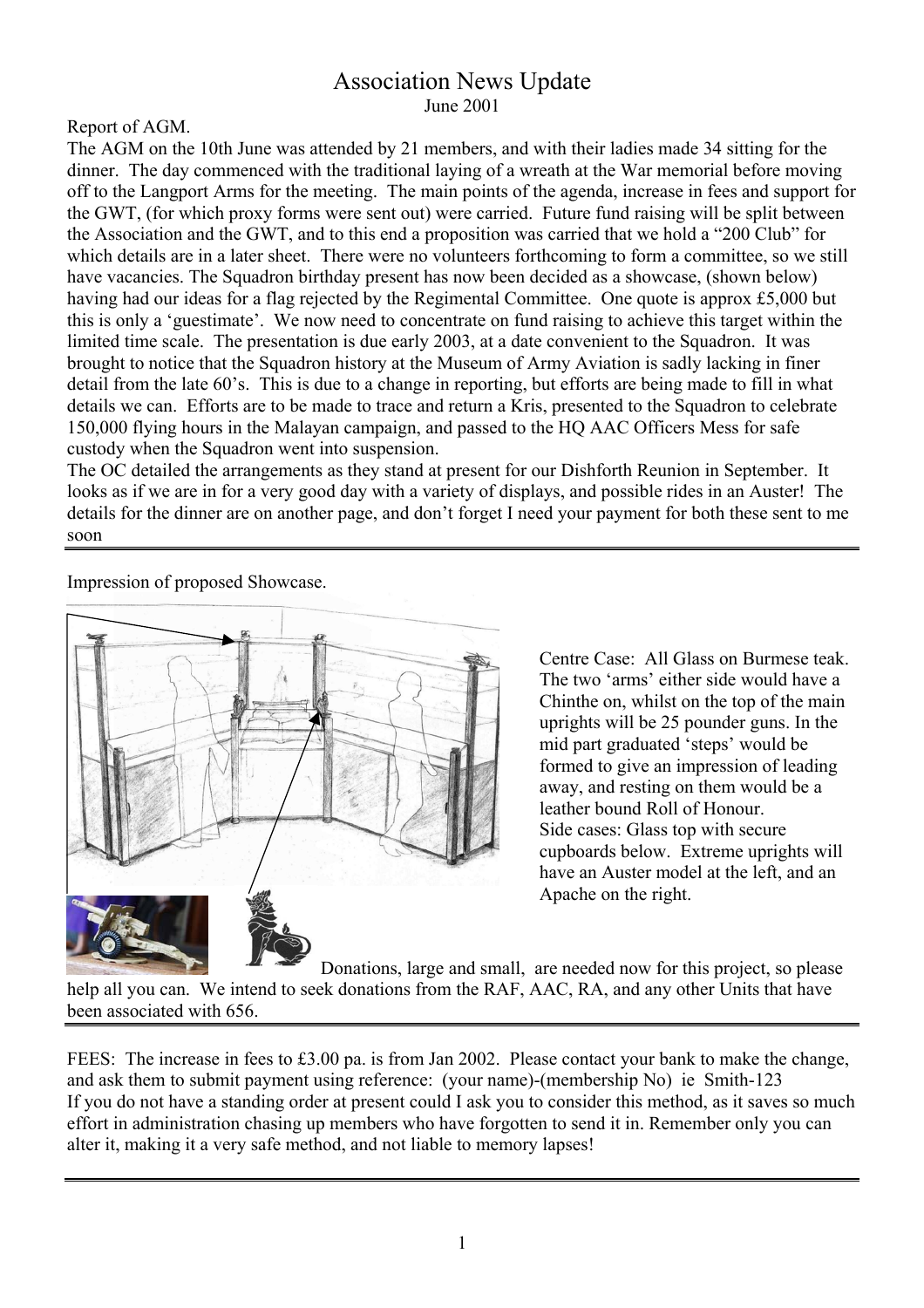FUND RAISING. Needed for the Birthday presentation. Please support it!

With immediate effect I am running a '200 club' for members, and their close family. Full details, rules, and prospectus are on page 3. (the reverse of an application form enclosed.) Should it be oversubscribed by 200 (which I hope it will be) then I will run a second club alongside the first, so all may play. If there is a only small over subscription, they will be held over until the next run, and then be the first members on this new list.

#### MALAYA REVISITED

Members who were able to travel on our Malaya trip have sent glowing reports back. Many thanks to John Heyes for organising and controlling it all. A full report of the journey and the reception received at Kluang will be in the Autumn Newsletter.



 SWEETHEART PINS By Bickerton Jewellers



At the AGM I showed silver lapel badges and tie tacks to members. The lapel badges and tie tacks have the Squadron crest centre, and measures 11 mm (or just under  $\frac{1}{4}$  inch to us oldies). Above illustrations are approx the right size. Cuff links and ladies broaches are also available, and they are a larger, the broach about 35mm (1 ¼ inch)

All items can be bought in Silver, Silver gilt, or white and yellow Gold. Prices are as follows:

|               | Silver     | Yellow & white Gold |
|---------------|------------|---------------------|
| Lapel stud    | £11.00 $*$ | £45.00              |
| Tie stickpin  | £18.00 $*$ | £50.00              |
| Cufflinks     | £45.00     | £140.00             |
| Ladies brooch | £47.00     | £140.00             |

To enhance the items a diamond can be used as the 'eye' for an extra £10.00

\* plus postage and packing £1.00 if delivered to you. No charge if bought at reunion/shows.

Orders to me please, for delivery direct to your door!

Cheques to '656 Squadron Association', (NOT to J.Bennett)

# $Dishforth - 8<sup>th</sup> September - Reunion & Dinner$

Hope to meet a large gathering from our Northern members and families. Please let me know soon by post, Email or phone if you and any guests will be attending, so we can make suitable arrangements. The refreshment buffet is £8.00, which you should send to me before the  $26<sup>th</sup>$  August. The Squadron have laid on a splendid programme to interest and entertain everyone. Timing: arrive at the Squadron area about 12.00 hrs. The OC, Maj Alex Tucker, will brief the party during coffee in the crewroom. Dinner is at 6:30 for 7:00 in the Crown Hotel in Boroughbridge, and costs £18.00 per head. The choice for menu is on a 'returns sheet' enclosed with this letter. Please complete your choice and send it to me no later than 26<sup>th</sup> August, **including your payment**.

Accommodation is available at special rates, tell them you are attending the dinner: double or twin rooms  $= \text{\textsterling}70.00$  one night, or £60.00 p/n for 2 nights. Please phone direct to the Crown Hotel on 01423-322328 to book.

!!...PLEASE...........DON'T FORGET...........PLEASE..............!!

- $\geq$  Join the 200 club NOW by returning the form and your cheque
- $\triangleright$  Send your names (Guests welcome) if you will be attending the Reunion
- $\triangleright$  Send your names and menu choices, if you will be attending the Dinner night
- $\triangleright$  Amend the Standing Order Form to your Bank Manager